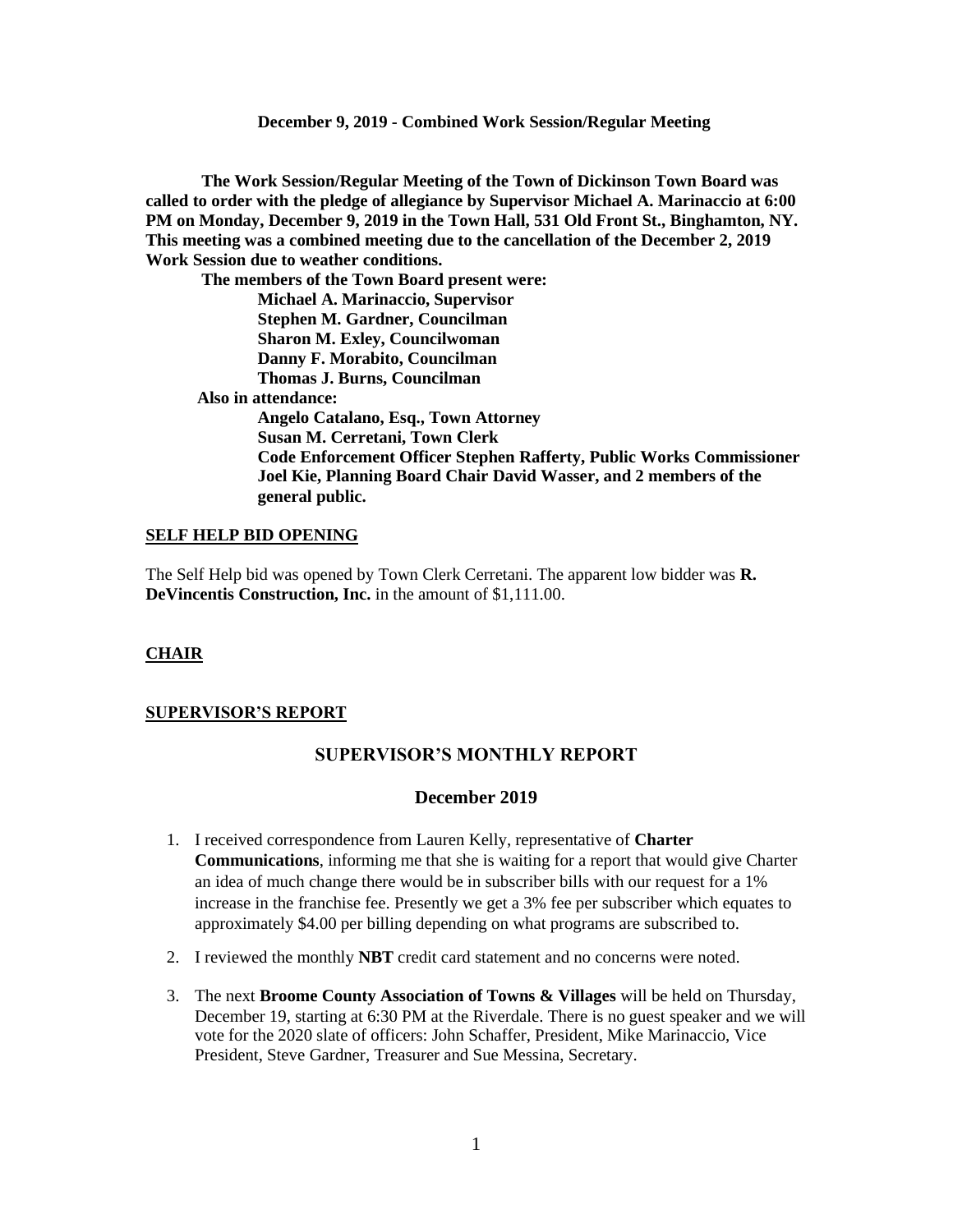#### **SUPERVISOR'S REPORT CONTINUED:**

- **4.** The November 21 **Association of Towns & Villages** meeting was well attended and our guest speaker, Joel Kie, did a great job discussing the challenges of municipal highway departments and the great work and advocacy that they do through the Local and Statewide **Highway Superintendents Association.**
- 5. The Request for Proposals (RFP) for the demolition of the **Sunrise Terrace Association** Building has been posted in the newspaper. I want to thank our attorney Angelo Catalano, Joel Kie, Ron Lake and Town Clerk Sue Cerretani for their contribution in getting the RFP ready to go to the **Binghamton Press.**
- 6. On November 21, Joel Kie and I attended a meeting with representatives from the **NYS Department of Transportation** to discuss the possibility of developing an emergency access out of Sunrise Terrace in the event of the need to evacuate the Terrace if Old Front St./Front St. intersection is blocked during an emergency. Also, in attendance were representatives from the **Sheriff's Department and Emergency Services**. Invited but did not attend: **Town of Chenango Fire Chief, NY State Police, and Binghamton Fire Department Chief. NYS DOT** has agreed to review 2 possible emergency access points, one at the end of Old Front that would lead to I-81/I-86 and the other at the end of Adams Drive. Both access points have several challenges. I-86 is a Federal Highway which may prohibit the access point. There was also discussion on getting emergency vehicles coming into this access point if the need arises. Also, traffic control during the use of this access point would be extremely critical due to the highway traffic.

We also discussed the use of the dead-end portion of Adams Drive as an access point. Positives: Traffic control would be minimal, proximity to Emergency services and the Broome County Sheriff's Department. Access to a large parking lot that belongs to **ACHIEVE**. Negatives: close to a Federally protected pond, privately owned land would need to be used/purchased, etc. Steep incline to get to the parking lot. Possible utility lines in and around the access point.

> Supervisor Marinaccio stated that he is not in favor of the Adams Drive option for several reasons. Town Clerk Cerretani interjected that it would not be sensible to design an emergency access/evacuation route at the end of Adams Drive. Among others, a possible reason for evacuation could be a flood related issue. It should be noted that Adams Drive is a low-lying street bordering Cutler Pond and located within the floodplain. Mr. Marinaccio agreed that that is a good point.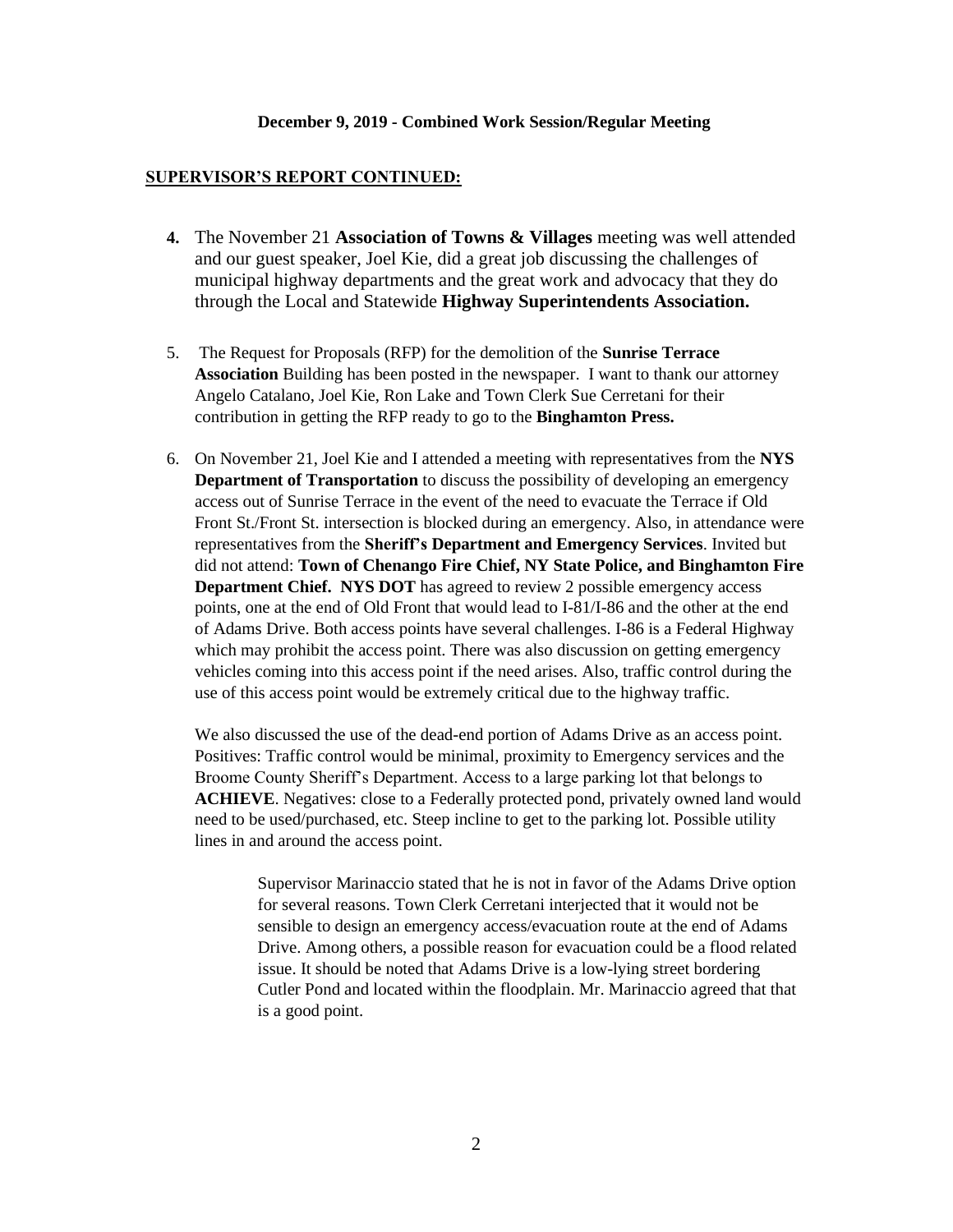# **SUPERVISOR'S REPORT CONTINUED:**

We also discussed the use of the walk bridge during the **Speedway** accident. This bridge access to vehicles needs to be controlled by police agencies during an emergency while the bridge is still in use. Vehicles were seen crossing over this bridge during the Speedway accident without traffic control staff on both ends of the bridge.

We have approximately 2 years to come up with an evacuation plan. The likelihood of the **Walk bridge** being torn down once the Front St. bridge and Multi-purpose trail is complete is great.

Another meeting with the **NYS DOT** will take place soon to review their research of the emergency access points.

- 7. We received a notice from the **NY State Supreme Court** that the **NY State Attorney General** has no objections to the relief requested by us to terminate the **Glenwood Cemetery** trusts and transfer the trust to the Town of Dickinson for use in its general fund.
- 8. Code Officer Steve Rafferty sent out reminders to **Applebee's, Fairfield Inn, Cracker Barrel and Regal Theaters** that code requires sidewalks in front of their properties to be cleaned and cleared of ice and snow within 24 hours of the end of a snow or ice event.
- 9. Regarding an unpaid water/sewer bill for the **BAGSAI** ball field complex, both Bev and I have been in contact with the **BAGSAI** Coordinator and the Broome County Executive to have the invoice paid. Evidently, there was an issue with their water service which is being repaired. I was assured by the County Executive that the invoice for \$10,628 would be paid in full before the end of the year.
- 10. It was brought to my attention that there is a potential crisis in the No On-Duty Ambulances Available for **EMS** calls. This issue will be addressed soon with meetings including all municipalities and the County.

#### **Code Violations Report**:

None reported at this time

#### **Dog Control Reports**

There was one recorded and investigated call for November: Stray dog captured and sent to the **BC Dog Shelter**

#### **NYSEG Warning Letter:**

I did not receive any discontinuation of service letters from **NYSEG.**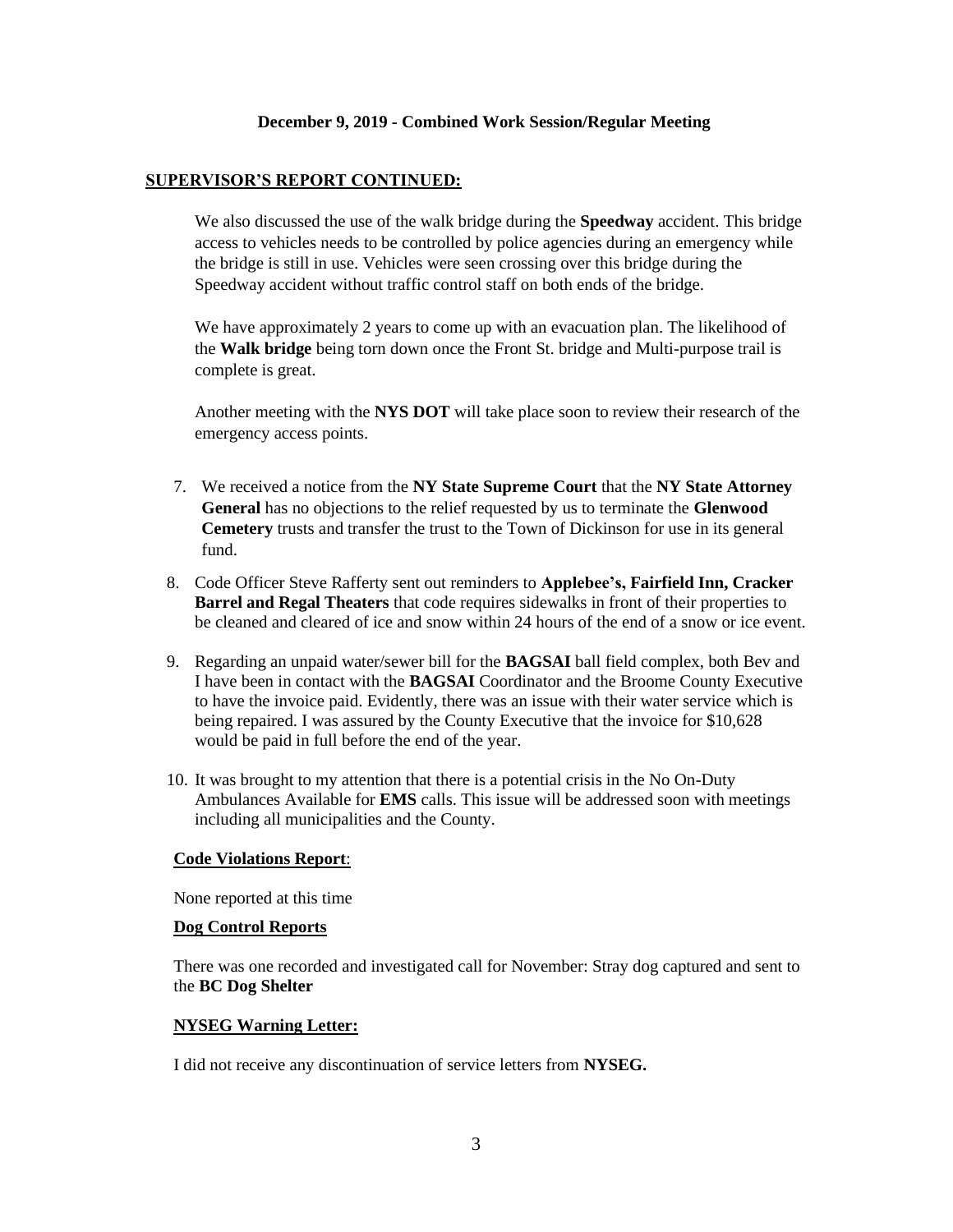# **SUPERVISOR'S REPORT CONTINUED:**

**Next Meeting:** The next Board meeting will be Monday, January 6, Work Session, 5:30 PM. As a reminder, our January 13, 2020 meeting will be our Annual Reorganization meeting. Regarding committee assignments, I will be sending those assignments to the board members for their review prior to the meeting.

# **PUBLIC COMMENTS:**

none

# **COMMITTEE REPORTS**

# • **PUBLIC WORKS**

Supervisor Marinaccio commented that the highway crew did a fantastic job clearing the roads from ice and snow during the last storm.

# • **FINANCE**

# o **TOWN CLERK MONTHLY FINANCIAL REPORT**

Councilman Morabito made a motion to accept the **November 2019 Monthly Financial Report** for the **Town Clerk** in the amount of **\$1,073.07** seconded by Councilwoman Exley. All in favor.

# o **ABSTRACTS FOR APPROVAL**

On Motion from Councilman Morabito, seconded by Councilman Burns to approve **abstract # 12**, dated **December 9, 2019** in the amount of **\$295,317.61.**

Vote Ayes- 5, Nays-0, Absent-0.

Supervisor Marinaccio voting Aye Councilman Gardner voting Aye Councilwoman Exley voting Aye Councilman Morabito voting Aye Councilman Burns Aye

All in favor.

# **Abstract Summary of Audited Vouchers for Funds respectively in the amount(s) of \$295,317.61.**

| Voucher #12 for December 10, 2019 year in the amount of \$295,317.61: |
|-----------------------------------------------------------------------|
|-----------------------------------------------------------------------|

| <b>General Fund</b>          | \$14,419.51  |
|------------------------------|--------------|
| <b>Part Town</b>             | \$884.00     |
| <b>Highway</b>               | \$14,680.52  |
| <b>Fire Districts</b>        | \$0.00       |
| <b>Light Districts</b>       | \$4,121.71   |
| <b>Sewer Operating Dist.</b> | \$220,894.31 |
| <b>Water Operating Dist.</b> | \$40,317.56  |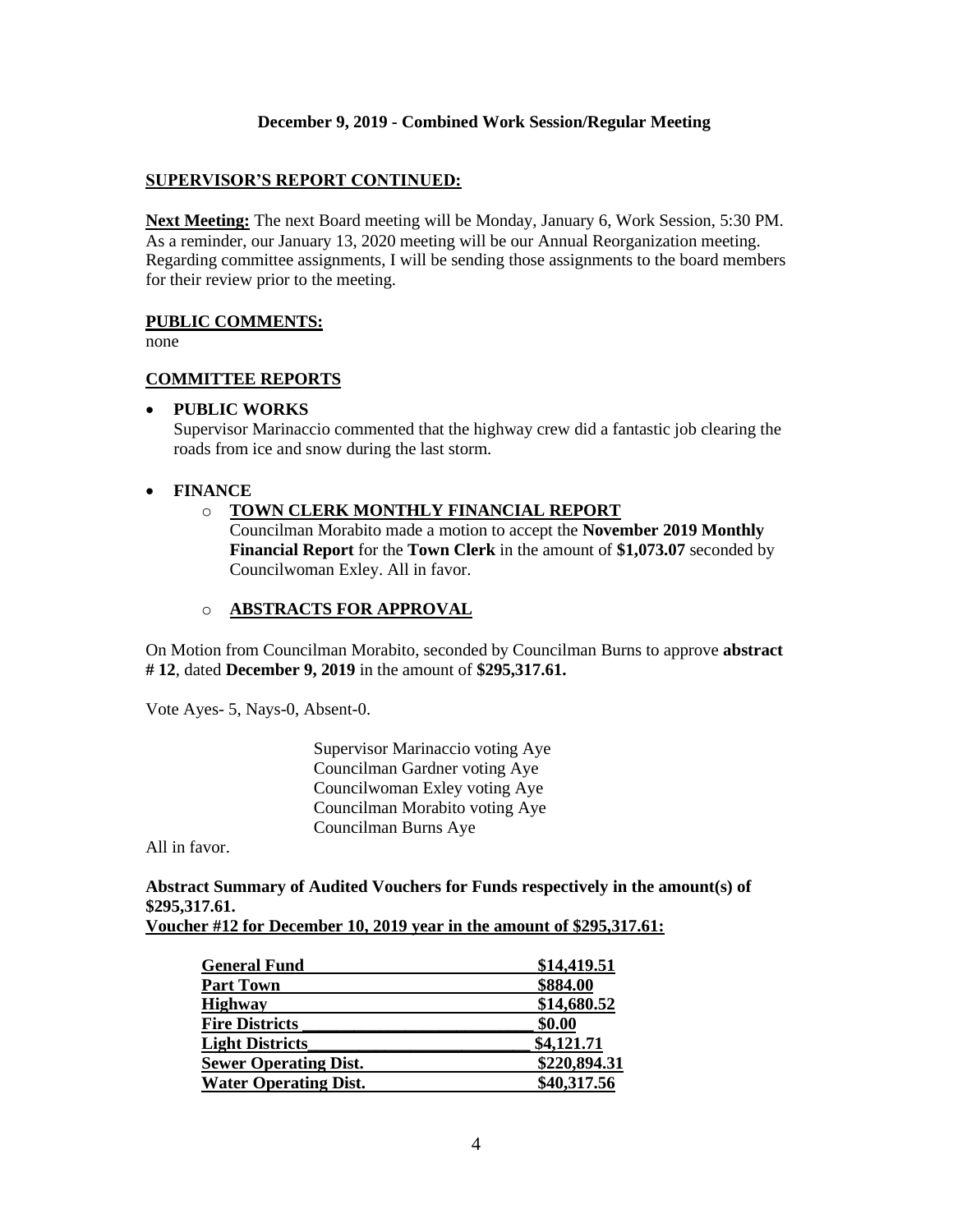# **SUPERVISOR'S REPORT CONTINUED:**

- **PERSONNEL Nothing to report**
- **PLANNING Chairman Wasser had nothing to report at this time.**

# **APPROVAL OF MINUTES**

On a motion by Councilman Gardner seconded by Councilwoman Exley to approve the **November 4, 2019 Work Session Minutes and the November 12, 2018 Regular Meeting Minutes**. All in favor. Vote-5 Ayes, Nays-0, Absent-0.

# **CHAIR**

# **WATER LINE GRANT**

The **Water Line Grant** is now in the hands of the Attorney General, then it will go to the State Comptroller. The Grant continues through March 2020. The Grant is for one million dollars.

#### **SUNRISE TERRACE DEMO**

Supervisor Marinaccio reported that we are in the process of cleaning out the contents of the Sunrise Terrace Community Center.

#### **2020 ORGANIZATIONAL RESOLUTION**

Supervisor Marinaccio stated that we will discuss the 2020 Organizational Resolution at next month's meeting. He will be notifying council members of their assignments.

#### **AOTV CHRISTMAS MEETING**

The **AOTV** Holiday meeting will be held at **The Riverdale** on Thursday, December 19th at 6:30 pm.

#### **ATTORNEY**

# **RESOLUTION #35 WITHDRAWN**

#### **ELY STREET SPUR**

Attorney Catalano reported on the status of the Ely Street spur. The Town has asked for the easement to include the entire surveyed area. The property owner is asking the easement to only include a portion of the surveyed area.